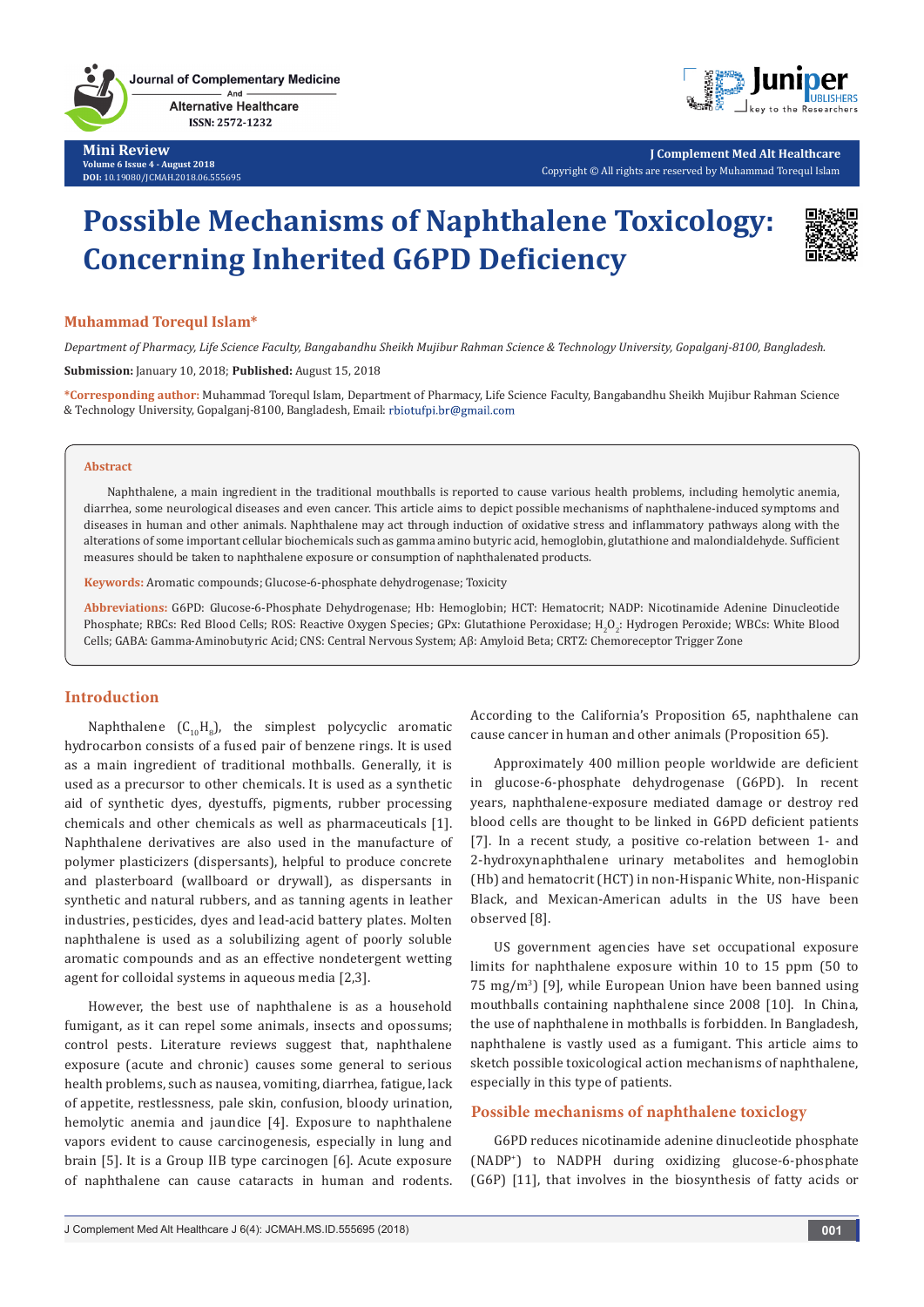isoprenoids, especially in the liver, mammary glands, adipose tissue, and the adrenal glands. In general, this enzyme catalyzes the first step in the pentose phosphate pathway to generate NADPH which maintains the level of glutathione in these cells that helps to protect the red blood cells (RBCs) against oxidative damage from reactive oxygen species (ROS). These ROS can cause damage of cellular macromolecules (e.g. - carbohydrates, proteins, lipids, as well as genetic materials such as DNA, RNA).

Glutathione, an important antioxidant in plants, animals, fungi, and some bacteria and archaea is capable of preventing cellular components damage caused by ROS such as free radicals, peroxides, lipid peroxides, and heavy metals [12]. Glutathione plays an important role in preventing oxidative stress in human cells, via scavenging hydroxyl radicals, singlet oxygen, and various electrophiles. GSH reduces the oxidized form of the enzyme glutathione peroxidase (GPx), which in turn reduces  $\mathsf{H}_{2}\mathsf{O}_{2}$ to water and molecular oxygen, ameliorating oxidative stress in cells, including RBCs. Although, hydrogen peroxide  $\rm (H_2O_2^-)$  like other ROS plays a key role in the immune system. Scientific reports suggest that in large amount of  $H_2O_2$  exerts damaging effects of proteins and lipids, thereby causing intravascular RBC lysis and/or extravascular RBC clearance by macrophages in the reticulo-endothelial system [13]. An inappropriate level of white blood cells (WBCs) can accumulate  $\mathrm{H}_{2}\mathrm{O}_{2}$  in the lung of asthmatic patients [14], which may cause excessive tissue damage in this category patients. Moreover, excessive production of  $\mathrm{H_2O}_2$  is evident for cellular aging [15] and development of cancer [16].

Certain oxidative substances, including medications can cause hemolysis in G6PD-deficient individuals by inducing oxidative stress. In *Tribolium castaneum*, the lethal concentration 50 (LC<sub>50</sub>) for naphthalene was found 63.6 μL/L, which was less than naphthal but more than two times higher than benzene [17]. It was also demonstrated that the naphthalene inhalation are able to induce oxidative stress along with the alterations in reproduction, development, metamorphosis, metabolism, neurotransmission, and death of the insect. Naphthaleneinduced oxidative stress was also reported by Huang et al. [18] where naphthalene at 500 mg/kg for 60 d significantly increased the production of  $\mathrm{H}_{\scriptscriptstyle{2}}\mathrm{O}_{\scriptscriptstyle{2}}$  and malondialdehyde (MDA) by *Trifolium repens*.

Generally, ROS degrade polyunsaturated lipids and form MDA [19], which subsequently reacts with deoxyadenosine and deoxyguanosine in DNA and forms DNA adducts, the primary one being M1G, which is mutagenic [20]. It has been reported that in an established tumor, elevated levels of glutathione can protect cancerous cells by conferring resistance to chemotherapeutic drugs [21]. Thus, an alteration in glutathione levels may not only relates to the development of oxidative stress-mediated diseases but also anticancer drug resistance.

Moreover, glutathione can activate the purinergic P2X7 receptor from Müller glia, inducing acute calcium transient signals and causes the release of gamma-aminobutyric acid

(GABA) from both retinal neurons and glial cells [22]. GABA, the chief inhibitory neurotransmitter in the mammalian central nervous system (CNS), which is responsible to reduce neuronal excitability [23]. GABA at high levels exerts relaxing, antianxiety, and anti-convulsive effects [24]. Thus an inhibition of glutathione may link to the GABAergic occurance of restlessness, anxiety and convulsion in the animals.

GABAergic mechanisms have been also reported in various peripheral tissues and organs, including intestines, stomach, pancreas, Fallopian tubes, uterus, ovaries, testes, kidneys, urinary bladder, lungs, and liver [25]. An excitatory GABAergic system has been found in the airway epithelium, which can be activated by the exposure of allergens, possible participants in the mechanisms of asthma [26]. Moreover, GABAergic systems have also been found in the testis [27] and in the eye lens [28]. It is also indicated that, GABA is a primarily excitatory neurotransmitter in the developing brain [29]. In a study, it was suggested that orally administered GABA increased the amount of human growth hormone [30]. It seems, naphthelene exposure during the pregnancy or earlier stages can affect the overall development in animals.

The extracellular amyloid beta (Aβ) plaques, neurofibrillary tangles, inflammation in the form of reactive astrocytes and microglia, and neuronal loss are all consistent pathological features of Alzheimer's disease. The soluble oligomeric Aβ species are now considered to be of major pathological importance in this important neurological diseases. Down-regulation of GSH may induce the oxidative stress and neurotoxic effects of oligomeric Aβ. Memory loss and confusion are the main symptoms in AD. On the other hand, a change in the brain's electrical activity is a major cause of seizures. Naphthalene may affect these pathways.

Nausea, a feeling of vomiting, while vomiting is an uncontrollable reflex that expels the contents of the stomach through the mouth. They may occur together or separately. Ingestion or exposure of a variety of substances, including noxcious aromatic compounds can lead to these symptoms. The vomiting center activates directly by the irritants or indirectly through four principal areas: gastrointestinal tract, cerebral cortex and thalamus, vestibular region, and chemoreceptor trigger zone (CRTZ). The CRTZ, closest in proximity, lying between the medulla and the floor of the fourth ventricle is not protected by the blood-brain barrier which permits irritants regardless of their lipid solubility or molecular size [31].

Diarrhea can cause dehydration and electrolyte imbalance due to fluid and electrolyte loss. Inflammatory diarrhea, among the other types, occurs when there is damage to the mucosal lining or brush border, that leads to a passive loss of proteinrich fluids and a decreases the ability to absorb these lost fluids [32]. Inflammatory bowel diseases can cause simple diarrhea or bloody diarrhea. Antioxidants and antiinflammatory agents can be used to treat these kinds of diseases, as oxidative stress and inflammation are known to occur in this case [33]. On the other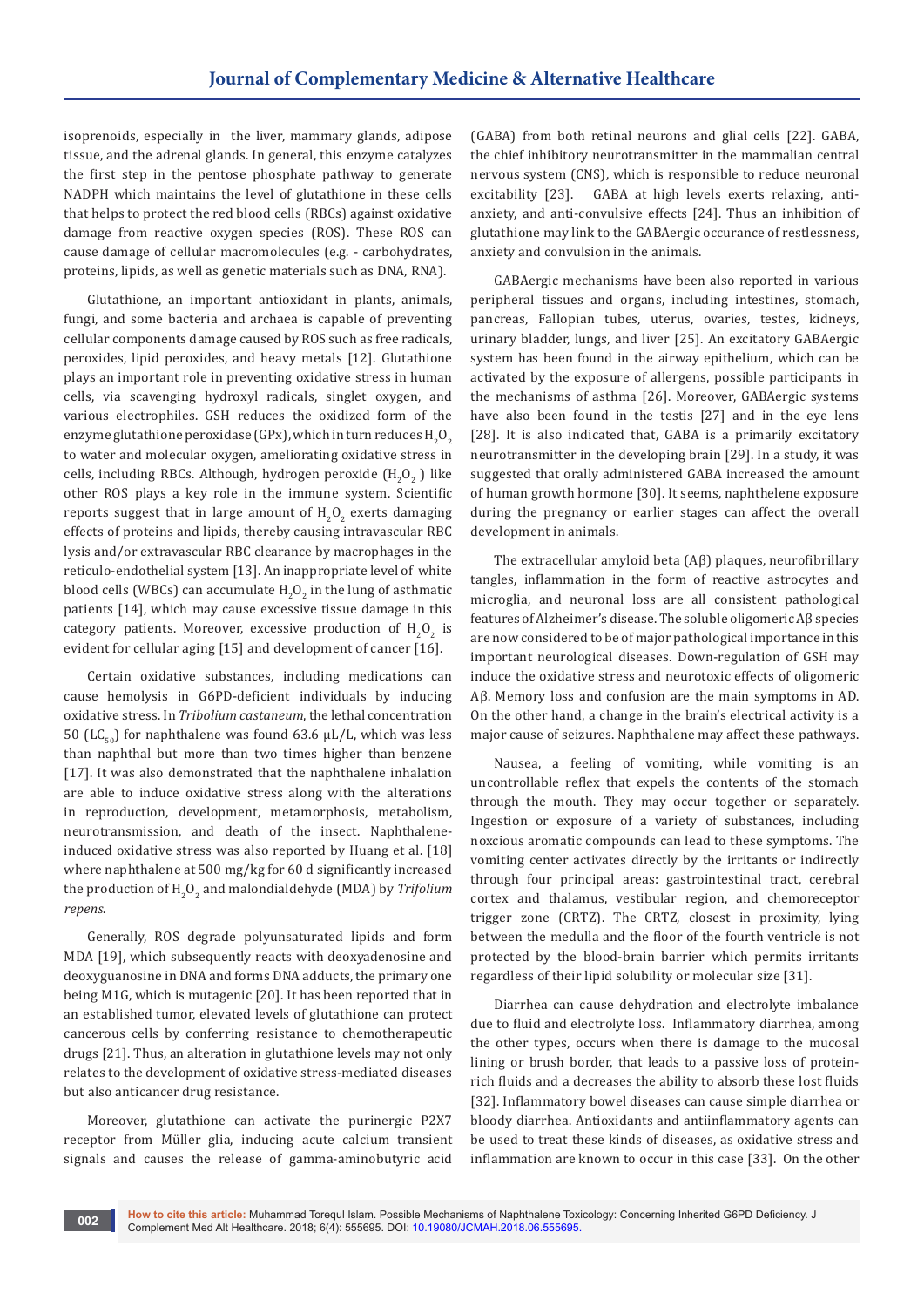hand, paleness is caused by reduced blood flow and oxygen or by a decreased number of RBCs. Acute anemia due to rapid blood loss of RBCs and bleeding from the stomach or intestinal tract.

In summary, naphthalene can induce ROS and inflammation in the exposed host, thereby, causes alterations of cellular biochemistry and destroy cellular macromolecules, leading to cause many health problems, including neurodegenerative diseases and even cancer. Naphthalene-mediated reduction of RBCs and jaundice may be due to its hemolytic effects in animals. We should take sufficient measures in the use of mouthballs or direct exposure of naphthalene.

#### **References**

- 1. [Collin G, Höke H, Greim H \(2003\) Naphthalene and Hydronaphthalenes](https://onlinelibrary.wiley.com/doi/10.1002/14356007.a17_001.pub2/otherversions)  [in Ullmann's Encyclopedia of Industrial Chemistry, Wiley-VCH,](https://onlinelibrary.wiley.com/doi/10.1002/14356007.a17_001.pub2/otherversions)  [Weinheim.](https://onlinelibrary.wiley.com/doi/10.1002/14356007.a17_001.pub2/otherversions)
- 2. [Komatsua K, Murataa Y, Sugitaa N, Takeuchib K, Wan TSM \(1993\) Use of](https://www.sciencedirect.com/science/article/pii/S004040390061362X)  [naphthalene as a solvent for selective formation of the 1:1 Diels-Alder](https://www.sciencedirect.com/science/article/pii/S004040390061362X)  adduct of  $C_{60}$  with anthracene. Tetrahedron Lett 34(52): 8473-8476.
- 3. [Filatov MA, Cheprakov AV \(2011\) The synthesis of new tetrabenzo](file:///E:\Journal%20data\JCMAH\Articles\2018\1.January\1.%20JCMAH-MRW-18-710\JCMAH-MRW-18-710_W\v)and tetranaphthoporphyrins *via* [the addition reactions of](file:///E:\Journal%20data\JCMAH\Articles\2018\1.January\1.%20JCMAH-MRW-18-710\JCMAH-MRW-18-710_W\v)  [4,7-dihydroisoindole. Tetrahedron 67\(19\):3559-3566.](file:///E:\Journal%20data\JCMAH\Articles\2018\1.January\1.%20JCMAH-MRW-18-710\JCMAH-MRW-18-710_W\v)
- 4. [MedlinePlus Encyclopedia Naphthalene poisoning.](https://medlineplus.gov/ency/article/002477.htm)
- 5. [NTP Technical Reports 410 and 500 \(2004\) NTP Technical Reports 410](https://ntp.niehs.nih.gov/results/summaries/chronicstudies/index.html)  [and 500, available from NTP: Long-Term Abstracts & Reports.](https://ntp.niehs.nih.gov/results/summaries/chronicstudies/index.html)
- 6. IARC Monographs on the Evaluation of Carcinogenic Risks to Humans (2002) Monographs on the Evaluation of Carcinogenic Risks to Humans, Some Traditional Herbal Medicines, Some Mycotoxins, Naphthalene and Styrene 82: 367.
- 7. [Santucci K, Shah B \(2000\) Association of naphthalene with acute](file:///E:\Journal%20data\JCMAH\Articles\2018\1.January\1.%20JCMAH-MRW-18-710\JCMAH-MRW-18-710_W\v)  [hemolytic anemia. Acad Emerg Med 7\(1\): 42-47.](file:///E:\Journal%20data\JCMAH\Articles\2018\1.January\1.%20JCMAH-MRW-18-710\JCMAH-MRW-18-710_W\v)
- 8. [Sudakin DL, Smit E, Cardenas A, Harding A \(2013\) Naphthalene](https://www.ncbi.nlm.nih.gov/pubmed/23007805)  [biomarkers and relationship with hemoglobin and hematocrit in](https://www.ncbi.nlm.nih.gov/pubmed/23007805)  [White, Black, and Hispanic adults: results from the 2003-2004 National](https://www.ncbi.nlm.nih.gov/pubmed/23007805)  [Health and Nutrition Examination Survey. J Med Toxicol 9\(2\): 133-138.](https://www.ncbi.nlm.nih.gov/pubmed/23007805)
- 9. [CDC NIOSH Pocket Guide to Chemical Hazards.](https://www.cdc.gov/niosh/npg/default.html)
- 10. [Gray K \(2013\) Council warned against use of poisonous moth balls.](http://www.yourlocalguardian.co.uk/news/10813745.Council_warns_against_use_of_poisonous_mothballs/)  [Your Local Guardian. Newsquest \(London\) Ltd.](http://www.yourlocalguardian.co.uk/news/10813745.Council_warns_against_use_of_poisonous_mothballs/)
- 11. Aster J, Kumar V, Robbins SL, Abbas AK, Fausto N, Cotran RS (2010) Robbins and Cotran Pathologic Basis of Disease. Saunders/Elsevier. pp. Kindle Locations 33340-33341.
- 12. [Pompella A, Visvikis A, Paolicchi A, De Tata V, Casini AF \(2003\)](https://www.ncbi.nlm.nih.gov/pubmed/14555227)  [The changing faces of glutathione, a cellular protagonist. Biochem](https://www.ncbi.nlm.nih.gov/pubmed/14555227)  [Pharmacol 66\(8\): 1499-1503.](https://www.ncbi.nlm.nih.gov/pubmed/14555227)
- 13. [Thomas D, Cherest H, Surdin-Kerjan Y \(1991\) Identification of the](https://www.ncbi.nlm.nih.gov/pubmed/2001672)  [structural gene for glucose-6-phosphate dehydrogenase in yeast.](https://www.ncbi.nlm.nih.gov/pubmed/2001672)  [Inactivation leads to a nutritional requirement for organic sulfur.](https://www.ncbi.nlm.nih.gov/pubmed/2001672)  [EMBO J 10\(3\): 547-553.](https://www.ncbi.nlm.nih.gov/pubmed/2001672)
- 14. [Niethammer P, Grabher C, Look AT, Mitchison TJ \(2009\) A tissue-scale](https://www.ncbi.nlm.nih.gov/pubmed/19494811)  [gradient of hydrogen peroxide mediates rapid wound detection in](https://www.ncbi.nlm.nih.gov/pubmed/19494811)  [zebrafish. Nature 459\(7249\): 996-999.](https://www.ncbi.nlm.nih.gov/pubmed/19494811)
- 15. Weindruch R (1996) Calorie Restriction and Aging. Sci Am 49-52.
- 16. [López-Lázaro M \(2007\) Dual role of hydrogen peroxide in cancer:](https://www.ncbi.nlm.nih.gov/pubmed/17150302)  [possible relevance to cancer chemoprevention and therapy. Cancer](https://www.ncbi.nlm.nih.gov/pubmed/17150302)  [Lett 252: 1-8.](https://www.ncbi.nlm.nih.gov/pubmed/17150302)
- 17. [Pajaro-Castro N, Caballero-Gallardo K, Olivero-Verbel J \(2017\) Toxicity](https://www.ncbi.nlm.nih.gov/pmc/articles/PMC5486353/)  [of Naphthalene and Benzene on Tribollium castaneum Herbst. Int J](https://www.ncbi.nlm.nih.gov/pmc/articles/PMC5486353/)  [Environ Res Public Health 14\(6\): 667.](https://www.ncbi.nlm.nih.gov/pmc/articles/PMC5486353/)
- 18. [Huang Y, Huang J, Song Y, Liu H \(2017\) Use of selenium to alleviate](https://www.ncbi.nlm.nih.gov/pubmed/28482175)  [naphthalene induced oxidative stress in Trifolium repens L. Ecotoxicol](https://www.ncbi.nlm.nih.gov/pubmed/28482175)  [Environ Saf 143: 1-5.](https://www.ncbi.nlm.nih.gov/pubmed/28482175)
- 19. [Pryor WA, Stanley JP \(1975\) Letter: A suggested mechanism for](https://www.ncbi.nlm.nih.gov/pubmed/1185332)  [the production of malondialdehyde during the autoxidation of](https://www.ncbi.nlm.nih.gov/pubmed/1185332)  [polyunsaturated fatty acids. Nonenzymatic production of prostaglandin](https://www.ncbi.nlm.nih.gov/pubmed/1185332)  [endoperoxides during autoxidation. J Org Chem 40\(24\): 3615-3617.](https://www.ncbi.nlm.nih.gov/pubmed/1185332)
- 20. [Marnett LJ \(1999\) Lipid peroxidation-DNA damage by malondialdehyde.](https://www.ncbi.nlm.nih.gov/pubmed/10064852)  [Mutat Res 424\(1-2\): 83-95.](https://www.ncbi.nlm.nih.gov/pubmed/10064852)
- 21. [Balendiran GK, Dabur R, Fraser D \(2004\) The role of glutathione in](https://www.ncbi.nlm.nih.gov/pubmed/15386533)  [cancer. Cell Biochem Funct 22: 343-52.](https://www.ncbi.nlm.nih.gov/pubmed/15386533)
- 22. [Freitas HR, Reis RA \(2017\) Glutathione induces GABA release through](https://www.ncbi.nlm.nih.gov/pubmed/28229088)  [P2X7R activation on Müller glia. Neurogenesis 4\(1\): e1283188.](https://www.ncbi.nlm.nih.gov/pubmed/28229088)
- 23. [Watanabe M, Maemura K, Kanbara K, Tamayama T, Hayasaki H \(2002\)](https://www.ncbi.nlm.nih.gov/pubmed/11837891)  [GABA and GABA receptors in the central nervous system and other](https://www.ncbi.nlm.nih.gov/pubmed/11837891)  [organs. Int Rev Cytol 213: 1-47.](https://www.ncbi.nlm.nih.gov/pubmed/11837891)
- 24. [Foster AC, Kemp JA \(2006\) Glutamate- and GABA-based CNS](https://www.ncbi.nlm.nih.gov/pubmed/16377242)  [therapeutics. Curr Opin Pharmacol 6\(1\): 7-17.](https://www.ncbi.nlm.nih.gov/pubmed/16377242)
- 25. [Erdö SL, Wolff JR \(1990\) γ-Aminobutyric acid outside the mammalian](https://www.ncbi.nlm.nih.gov/pubmed/2405103)  [brain. J Neurochem 54: 363-72.](https://www.ncbi.nlm.nih.gov/pubmed/2405103)
- 26. [Xiang YY, Wang S, Liu M, Hirota JA, Li J, et al. \(2007\) A GABAergic system](https://www.ncbi.nlm.nih.gov/pubmed/17589520)  [in airway epithelium is essential for mucus overproduction in asthma.](https://www.ncbi.nlm.nih.gov/pubmed/17589520)  [Nat Med 13\(7\): 862-867.](https://www.ncbi.nlm.nih.gov/pubmed/17589520)
- 27. [Payne AH, Hardy MH \(2007\) The Leydig cell in health and disease.](https://www.springer.com/us/book/9781588297549)  [Humana Press.](https://www.springer.com/us/book/9781588297549)
- 28. [Kwakowsky A, Schwirtlich M, Zhang Q, Eisenstat DD, Erdélyi F, et al.](https://www.ncbi.nlm.nih.gov/pubmed/17969168)  [\(2007\) GAD isoforms exhibit distinct spatiotemporal expression](https://www.ncbi.nlm.nih.gov/pubmed/17969168)  [patterns in the developing mouse lens: correlation with Dlx2 and Dlx5.](https://www.ncbi.nlm.nih.gov/pubmed/17969168)  [Dev Dyn 236\(12\): 3532-3544.](https://www.ncbi.nlm.nih.gov/pubmed/17969168)
- 29. Li K, Xu E (2008) The role and the mechanism of  $\gamma$ -aminobutyric acid [during central nervous system development. Neurosci Bull 24\(3\): 195-](https://www.ncbi.nlm.nih.gov/pubmed/18500393) [200.](https://www.ncbi.nlm.nih.gov/pubmed/18500393)
- 30. [Powers ME, Yarrow JF, McCoy SC, Borst SE \(2008\) Growth hormone](https://www.ncbi.nlm.nih.gov/pubmed/18091016)  [isoform responses to GABA ingestion at rest and after exercise. Med Sci](https://www.ncbi.nlm.nih.gov/pubmed/18091016)  [Sports Exerc 40\(1\): 104-110.](https://www.ncbi.nlm.nih.gov/pubmed/18091016)
- 31. [Becker DE \(2010\) Nausea, Vomiting, and Hiccups: A Review of](https://www.ncbi.nlm.nih.gov/pmc/articles/PMC3006663/)  [Mechanisms and Treatment. Anesth Prog 57\(4\): 150-157.](https://www.ncbi.nlm.nih.gov/pmc/articles/PMC3006663/)
- 32. [Moon C, Zhang W, Sundaram N, Yarlagadda S, Reddy VS, et al. \(2015\)](file:///E:\Journal%20data\JCMAH\Articles\2018\1.January\1.%20JCMAH-MRW-18-710\JCMAH-MRW-18-710_W\v)  [Drug-induced secretory diarrhea: A role for CFTR. Pharmacol Res 102:](file:///E:\Journal%20data\JCMAH\Articles\2018\1.January\1.%20JCMAH-MRW-18-710\JCMAH-MRW-18-710_W\v)  [107-112.](file:///E:\Journal%20data\JCMAH\Articles\2018\1.January\1.%20JCMAH-MRW-18-710\JCMAH-MRW-18-710_W\v)
- 33. [Vargas Robles H, Castro Ochoa KF, Nava P, Silva Olivares A, Shibayama](https://www.ncbi.nlm.nih.gov/pubmed/28117803)  [M, Schnoor M \(2017\) Analyzing Beneficial Effects of Nutritional](https://www.ncbi.nlm.nih.gov/pubmed/28117803)  [Supplements on Intestinal Epithelial Barrier Functions During](https://www.ncbi.nlm.nih.gov/pubmed/28117803)  [Experimental Colitis. J Vis Exp 119.](https://www.ncbi.nlm.nih.gov/pubmed/28117803)